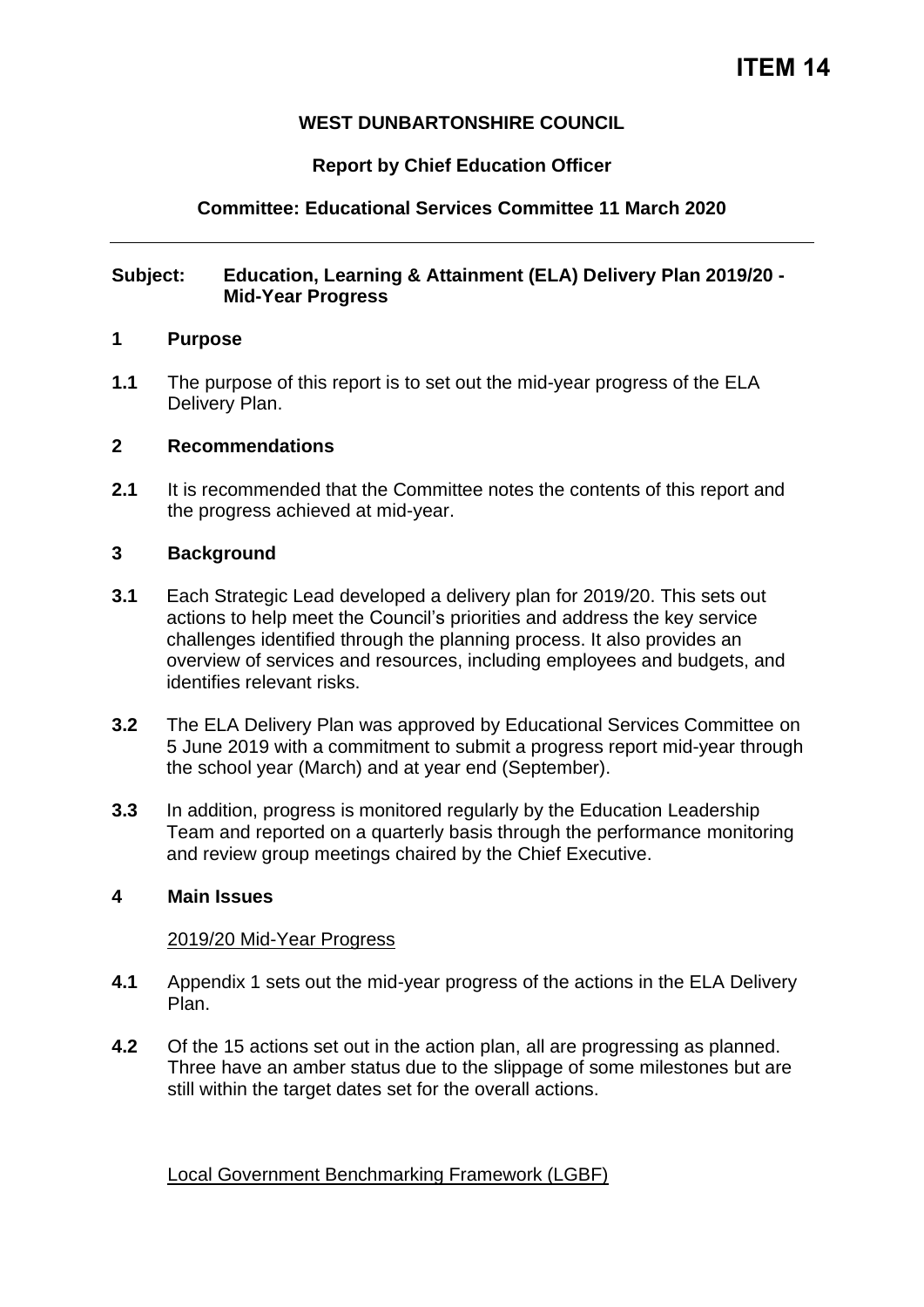- **4.4** All 32 councils in Scotland measure a common set of performance indicators called the Local Government Benchmarking Framework. It comprises service delivery, cost, and satisfaction indicators covering all major council service areas.
- **4.5** The most recent comparative data for all councils from the Local Government Benchmarking Framework was published in January 2020 and relates to the period 2018/19. The indicators for Education, Learning and Attainment are set out in the table at Appendix 1, prefixed with 'LGBF'. LGBF Indicators sit within a broader suite of Performance Indicators that measure our performance. Whilst attention is given in this report to comparative performance, Education Learning and Attainment view performance in these areas over long term trends.

In summary, year on year performance has improved for 4 of the 23 PIs, 2 are unchanged, 6 have not yet been reported on by the Improvement Service and 11 have seen a decline in performance. Six indicators improved their ranking positions within the 32 authorities, 1 was unchanged and 10 had lower ranking positions. The biggest increase was a change of 20 positions to position 4 for indicator "SCHN12d Average tariff score SIMD quintile 3". The biggest decline was of 9 positions to position 14 for indicator "SCHN06 % pupils in 20% most deprived areas getting 5+ awards at level 5". WDC is the top ranked Local Authority in Scotland for the indicator "SCHN10 % of Adults Satisfied with local schools", which increased by just 0.77 percentage points to 88.77%, improving our ranking position by two places to number 1. Three indicators improved both their performance and ranking positions, two indicators had poorer performance, but improved their ranking positions and nine indicators had both poorer performance and lower ranking positions.

### Self-Evaluation

- **4.6** Education, Learning & Attainment is subject to both external and internal structured self-evaluation models using the 'How Good is Our School? 4' and the 'How Good is Our Early Learning & Childcare?' frameworks.
- **4.7** Education, Learning & Attainment have revised their internal Improvement Framework, building on the previous model used for the last three year cycle. Each establishment is aware of the core Quality Indicators that are required to be self-evaluated each session. In addition, there is a 3 year cycle that ensures that all establishments self-evaluate against the remaining Quality Indicators over time. To aid this process, Education Learning & Attainment utilise both structured Officer support visits and an online resource to assist establishments in their self-evaluation process, and in recording and analysing information.
- **4.8** Education, Learning & Attainment are presently engaged in an external evaluation with Education Scotland of Family Learning, and an internal self evaluation exercise addressing our progress with the Scottish Attainment Challenge. In 2020 we will also be undertaking a review of the Senior Phase with the assistance of Stirling University.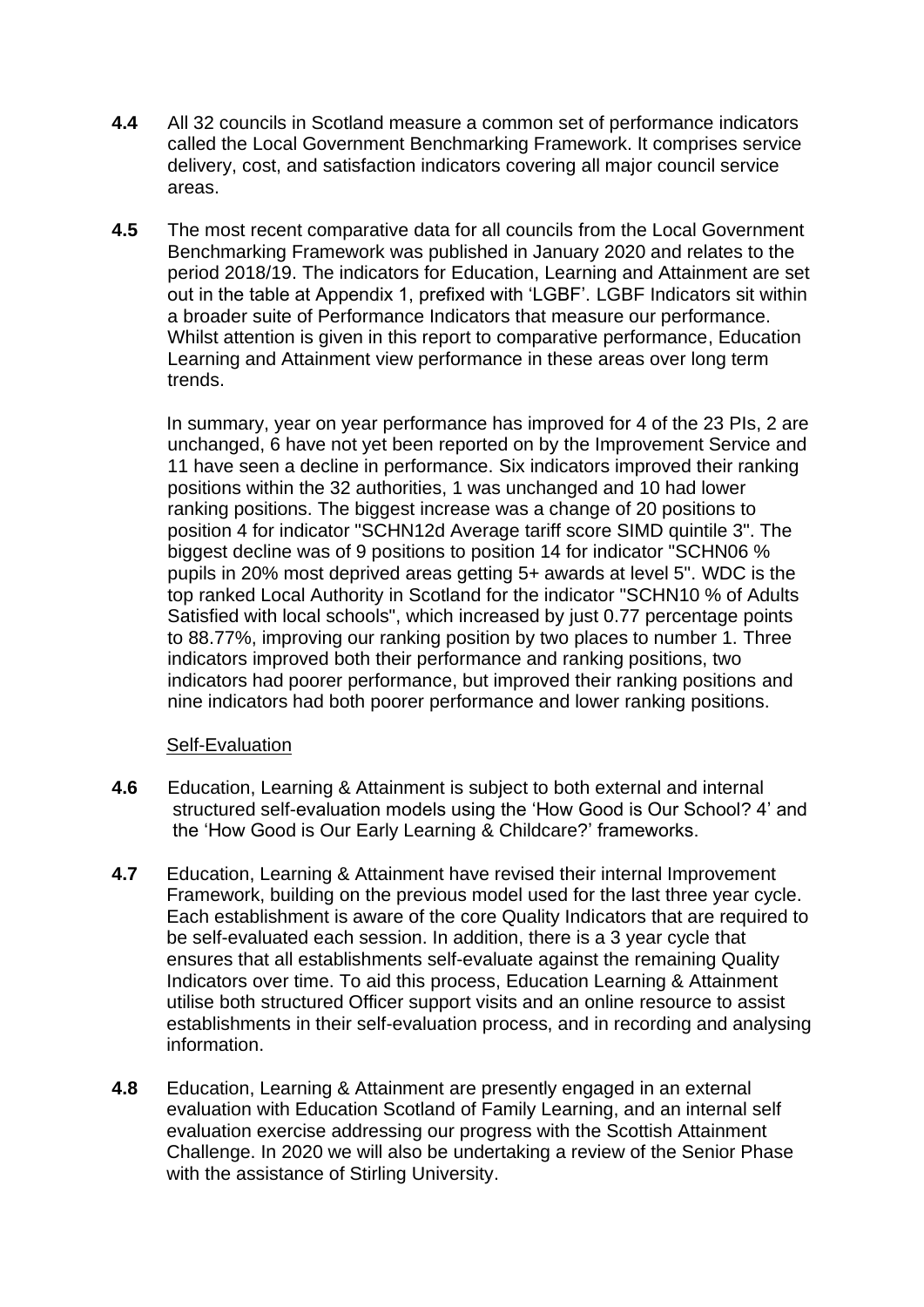### Service User Feedback

- **4.9** A key focus in the development of the delivery plans was ensuring that customer feedback informs learning and improvement. One of the key sources of feedback is complaints data.
- **4.10** Between 1 April and 31 December 2019, the ELA service area received a total of 71 complaints, comprising 66 Stage 1 and 5 Stage 2 complaints. During the same period, 55 complaints were closed, 51 at Stage 1 and 4 at Stage 2.
- **4.11** Of the 51 complaints closed at Stage 1, 32 (62.7%) met the 5 working days target set for resolving Stage 1 complaints, with an average of 7.2 working days to resolve all complaints closed at Stage 1. The 4 complaints closed at Stage 2 were all well within the 20 working days target at 13.8 days.
- **4.12** 31 of the 51 complaints closed at Stage 1 were upheld (60.7%) and one at Stage 2.
- **4.13** The 71 complaints received between April and December 2019 were categorised as follows:
	- citizen expectation not met (quality of service) 53 complaints, 28 of which were upheld;
	- Council policy (level of service provision) 3 complaints, one of which was upheld;
	- employee behavior 11 complaints, none upheld;
	- error in service delivery 3 complaints, 2 of which were upheld:
	- contractor 1 complaint which was upheld.

As a result of complaints received, Education, Learning & Attainment reviewed a number of policies, and has worked with Head Teachers and the Corporate Communications team to identify messages to ensure clarity of service provision for citizens.

### **5 People Implications**

**5.1** There are no direct people implications arising from this report.

### **6 Financial & Procurement Implications**

**6.1** There are no direct financial or procurement implications arising from this report.

### **7 Risk Analysis**

**7.1** Failure to deliver on the actions assigned to ELA may have a direct impact on the delivery of the Council's Strategic Plan. It is essential that remedial action is taken to ensure strategic delivery plans achieve the commitments detailed and approved.